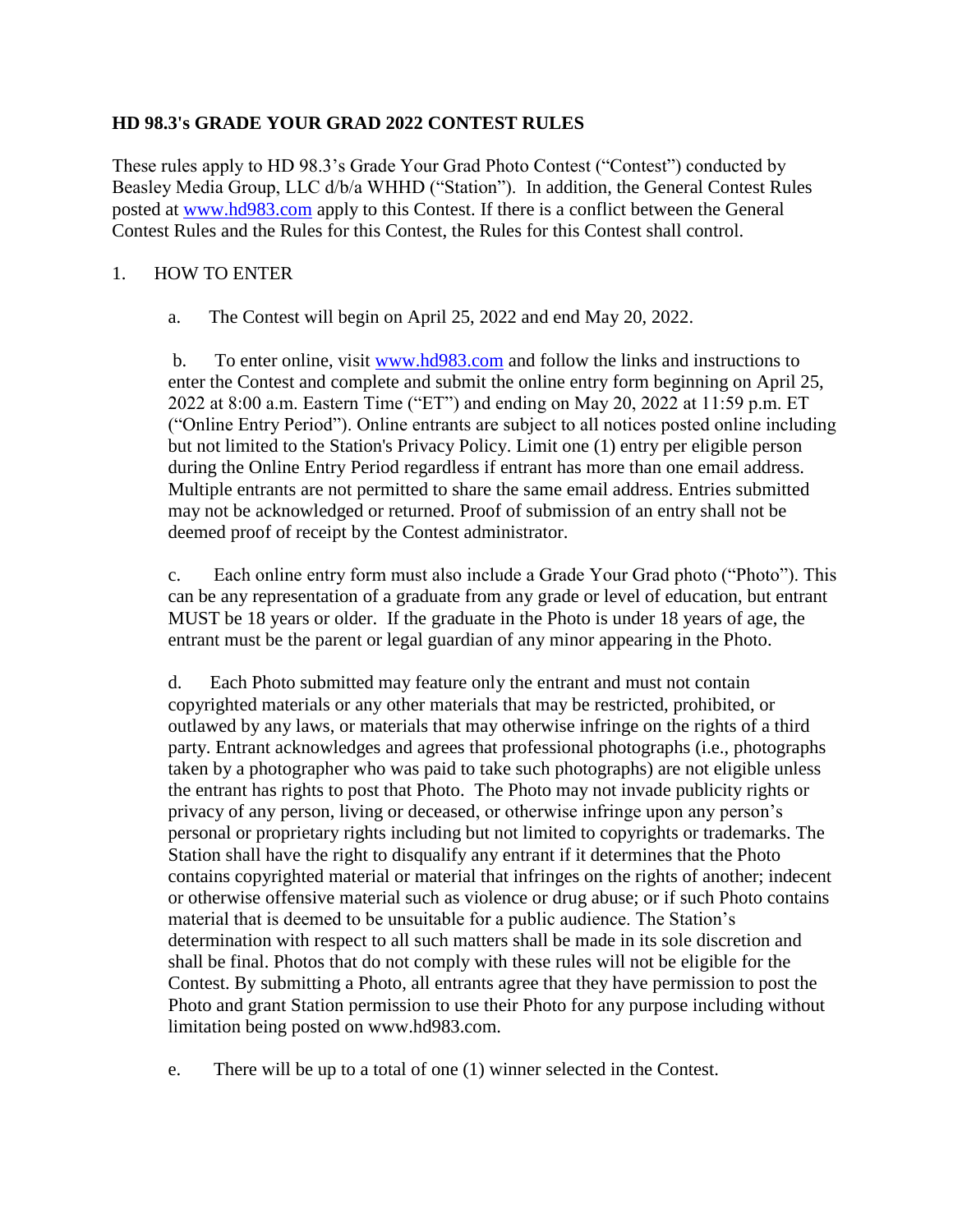### 2. ELIGIBILITY RESTRICTIONS

a. This Contest is open to all Station listeners who are 18 years of age or older as of the date of entry into the Contest, who are legal US residents and reside in Columbia, Richmond, Burke, McDuffie, Glascock, Hancock, Jefferson, Jenkins, Taliaferro, Warren, Washington, Wilkes, and Lincoln Counties, GA and Aiken, Allendale, Barn-well, McCormick, and Edgefield Counties, SC, except where prohibited by law.

Winners must possess a valid, government-issued ID and show proof of residency to verify eligibility.

# 3. PRIZES

a. Up to one (1) prize will be awarded. The prize is being provided by Lawn Letters and WifeSaver. Winner will receive a Lawn Letters setup for a day to celebrate their graduate and dinner from WifeSaver. Approximate Retail Value of the prize is \$200.

b. Prizes or prize certificates must be claimed at the office of the Station located at 4051 Jimmie Dyess Pkwy, Augusta, GA 30909 Monday-Friday, during regular business hours. Prize or prize certificate must be claimed within two (2) days of winning. Failure to claim Prize by the specified time will result in forfeiture of the prize. It is the winner's sole responsibility to claim the Prize or prize certificate within the timeline provided in these Official Rules.

#### 4. SELECTION OF WINNERS

a. Up to one (1) winner will be selected as follows:

Each eligible Photo will be posted for voting on the Station as they are submitted and approved and ending on May 20, 2022 at 11:59p.m. ET. The winner will be chosen based on the number of votes accumulated and the entrant who submitted the Photo with the highest number of eligible votes will be declared the winner, upon confirmation of eligibility.

In the case of a tie, the Station will randomly select the winning photo that have tied in votes. Potential winner will be notified by telephone and/or email on or around Monday, May 23, 2022 after the voting period has ended.

b. Voting is limited to one (1) vote per verified email address per hour.

c. Entrants need not listen to the Station or be present to win.

d. Winner must confirm acceptance of prize within twenty-four (24) hours of winning, or risk disqualification and selection of an alternate winner (time permitting) from the next Photo that acquired the most votes.